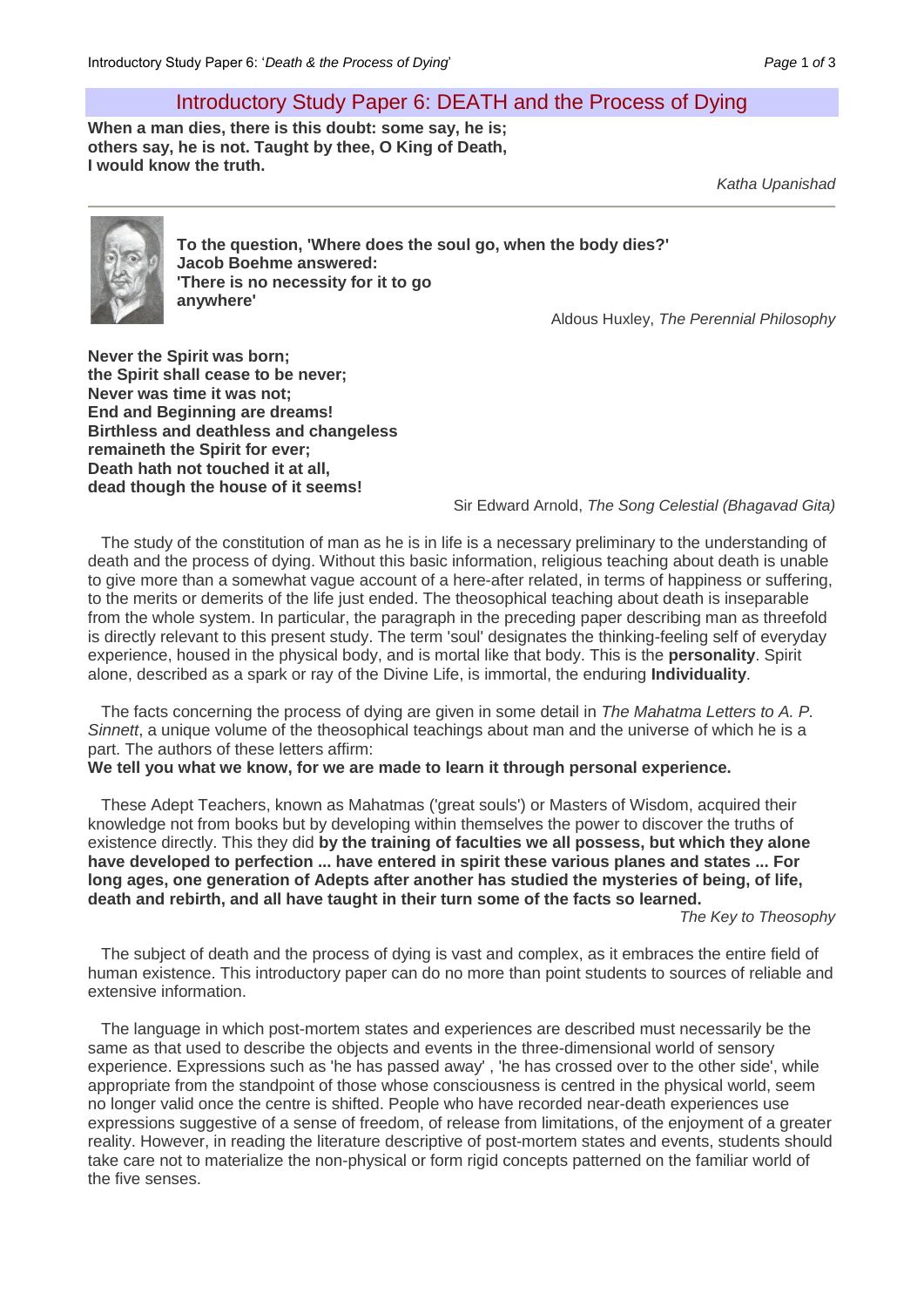## Introductory Study Paper 6: '*Death & the Process of Dying*' *Page* 2 *of* 3

Except for the moment described as the breaking of the silver cord - the final link between the higher and the lower principles - death is to be seen as a process rather than an event. With this in mind, one may attempt to sketch in broad outline the stages of post-mortem experience.

As consciousness leaves the physical brain, there takes place a rapid but detailed review of the life just lived. In accounts of near-death experiences, the descriptions of just such a review appear to corroborate the teaching. Hence the repeated advice to those present at the bedside of the dying to ensure calm and quiet, avoiding any disturbance of this important event.

With the breaking of the cord, the co-ordinating energy of prana is set free; deprived of its control, the constituent atoms and molecules of the physical body - each of which is a life - behave independently in the processes of decay, and the body disintegrates. The etheric double, now separated from its physical companion, gradually disintegrates likewise, and the entity passes into the kamaloka. But, as Boehme suggests, no movement takes place; what occurs is rather a change of focus, as when attention passes from the objective contemplation of a flower to a philosophic reflection on time and mortality.

**KAMA LOKA:** The semi-material, to us subjective and invisible, where the disembodied 'personalities', the astral forms called Kama Rupa, remain until they fade out from it by the completion exhaustion of the effects of the mental impulses that created these eidolons [astral forms} of the animal passions and desires. *Ibid*.

From its former mode of perception of an objective world through the outward-turned sense organs, the consciousness turns inward into a subjective state, as real as a dream. There now occurs an automatic rearrangement of the astral matter of the psychic vehicle, to form a series of shells or envelopes of decreasing density. This kamic or desire body is the kama rupa, the last of the terrestrial garments worn during the life on earth.

> **KAMA RUPA:** The subjective form created through the mental and physical desires and thoughts in connection with things of matter, by all sentient beings. Ibid.

The phase that follows is one in which all that tended towards spirituality in the now discarnate consciousness separates itself from the grosser, more material tendencies of the psychic nature. It is described as the 'death-struggle', because it is the phase of final separation between the higher immortal Ego and the lower psychic elements of the personality. It is a process of purification in which the entity, the divine Triad of Atma-Buddhi-Manas, disengages itself from earth-bound interests and desires and assimilates all that was noble and spiritual in the efforts and aspirations of its personal representative.

Now follows the 'second death', when all temporal elements laving been left behind, the entity passes into the devachanic state. Devachan is defined as the subjective state into which the Ego, the divine Triad, enters after its separation from the kama rupa and the disintegration of the lower principles. It is always described as a state of unalloyed happiness and fulfilment, and, with very few exceptions, is enjoyed by every human being in proportion to the spiritual quality of the earth life.

**DEVACHAN:** the 'land of gods', literally; a condition of mental bliss. Philosophically a mental condition analogous to, but far more vivid and real than the most vivid dream. It is the state after death of most mortals. *Ibid*

At the end of the Ego's sojourn in the heaven-world of Devachan, the processes of return set in, in obedience to cyclic law. The Ego puts forth a ray of itself, as it were, by which to resume its human pilgrimage until, sooner or later, after many more births and deaths, the goal of perfection is attained.

Law is one, universal, without exceptions. However, the uniqueness of each individual means that in fact, in the life after death, circumstances must alter cases, and no uniformity of effects can be looked for where there is a diversity of causes. The literature on the subject gives information about, for example, premature death by accident, suicide and other abnormal events. It also explains para-normal phenomena associated with deceased persons and pronounces unequivocally against so-called communication between the living and the dead.